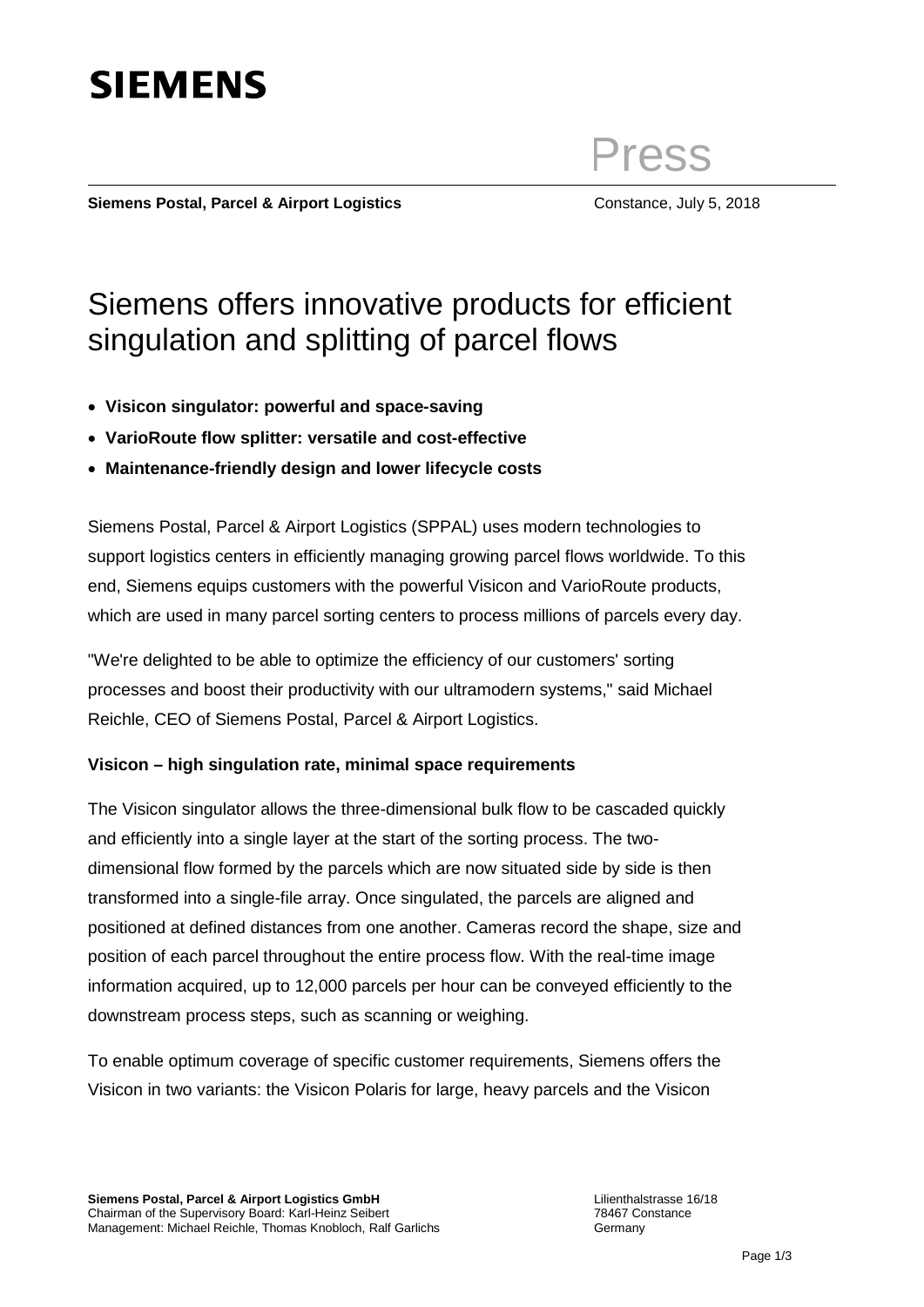Capella for smaller and lighter ones. Both versions are compact, enabling logistics centers to make optimum use of their limited available space.

## **VarioRoute – efficient, cost-effective flow splitting**

With a throughput of up to 13,000 items per hour, the VarioRoute is capable of processing parcel flows extremely flexibly. This is a reliable, purely electrical solution without pneumatics, capable of handling packages weighing between 100 grams and 50 kilos. At the heart of the VarioRoute are the roller units, pivotable by +/- 45 degrees and each equipped with its own integrated electric motor.

A particularly noteworthy feature of the VarioRoute is its modular structure which, in addition to the linear sorting concept, enables the parcel flow to be split into one or two further branches. The VarioRoute can therefore be used in multifunctional applications in a manner that optimizes the entire sorting process. With this exemplary flexibility, Siemens can serve the widest possible variety of customer requirements as efficiently as possible. In addition, the VarioRoute enables easy, cost-effective maintenance with its service-friendly design and outstanding repair times of under 30 minutes. The compact dimensions of the VarioRoute allow it to be installed in a space-saving manner.

The flow splitter is available in two tried-and-tested versions. The VarioRoute 800 is a three-way diverter conveyor that is suitable for use in most routine applications. The VarioRoute 1600 provides a two-way split of the parcel stream, for example onto two different high-speed inductions.

No matter which Siemens product our customers opt for – with Visicon and VarioRoute, they benefit from two innovative solutions capable of handling parcel flows efficiently and cost-effectively at all times.

**Contact for journalists** Monica Soffritti Phone: +49 7531 86-2659 E-mail: [monica.soffritti@siemens.com](mailto:monica.soffritti@siemens.com) [www.siemens.com/logistics](http://www.siemens.com/logistics)

**Siemens Postal, Parcel & Airport Logistics GmbH** (SPPAL) headquartered in Constance, Germany, is a fully owned subsidiary of Siemens AG. SPPAL is a leading provider of innovative products and solutions in mail and parcel logistics and automation as well as in airport logistics with baggage and cargo handling. Software solutions and customer services along the whole product life cycle complete the portfolio. The company has an installed base in more than 60